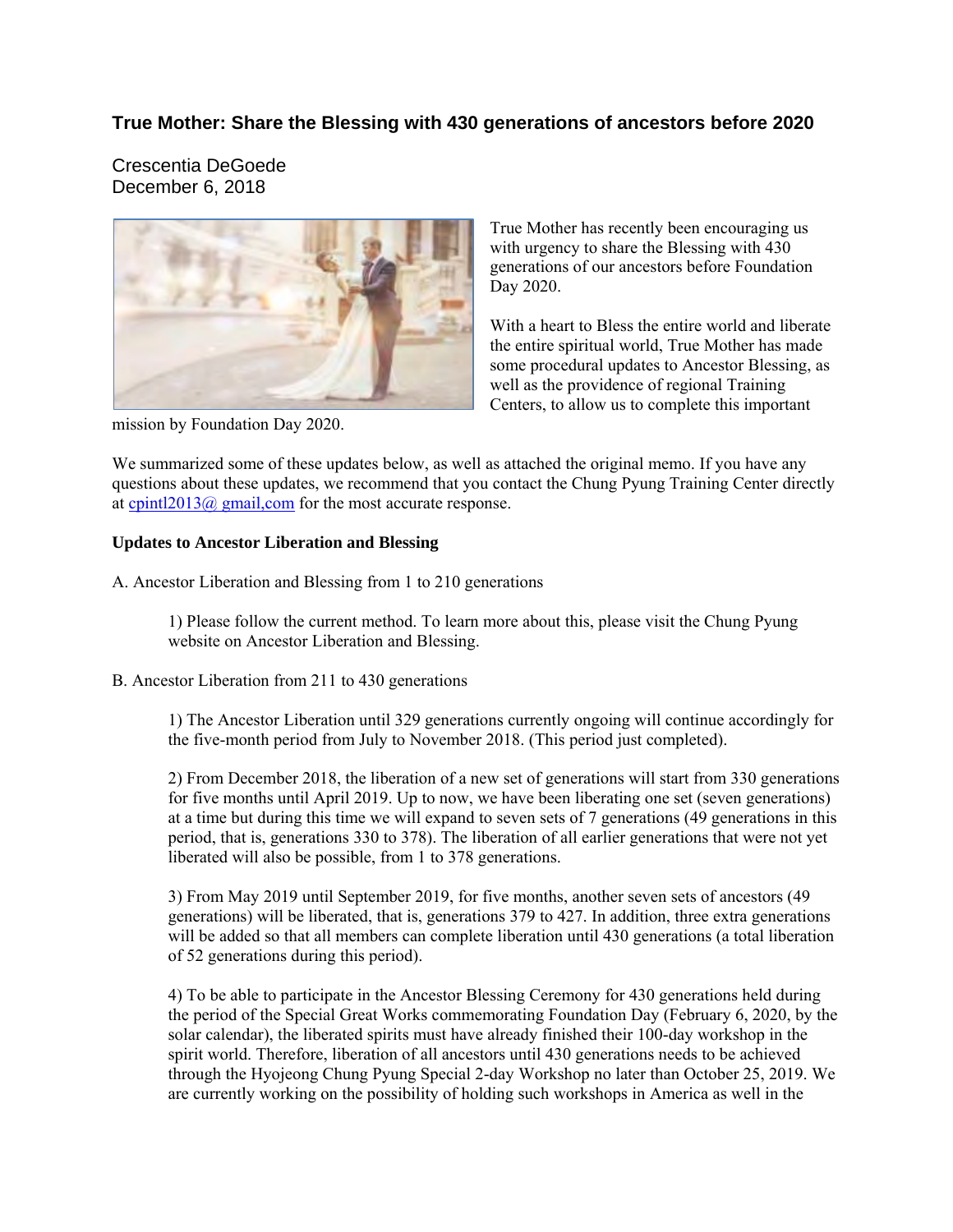coming year, and we'll update you as information becomes available.

5) Until now, when members applied for Ancestor Blessing from 211 generations and onward, the next set (7 generations) of ancestors were liberated automatically. However, from December 2018 members can apply for Ancestor Liberation until the latest generation. However, members still need to offer the donation for the liberation of ancestors until the 210th generation. Members do not need to offer any donation for Ancestor Liberation from 211-430 generations. (This is only on the condition that members have completed all payments until 210 generations.)

6) For those members who have been continuing with liberation and Blessing from 211 generations, from December 2018 when members apply for the Ancestor Blessing, the liberation of ancestors will automatically be applied until the latest generation at the time. (From the 211th generation, when members apply for Ancestor Blessing, they do not need to offer any extra workshop fees or donations for ongoing liberation.) For members who live in Korea and Japan, when they attend a 2-day workshop when there is no ancestor Blessing Ceremony, members can apply for liberation up to the generations currently being liberated. Payment of liberation donations and additional workshop fee are not required.

#### C. Ancestor Blessing from 211 to 430 generations

1) From July until November 2018, Ancestor Blessing until 322 generations will be held accordingly and there are no changes to the current situation.

2) From December 2018, the Blessing for ancestors up to 329 generations will be held for five months, and from May 2019 the first seven sets (49 generations) will be ready to be blessed and members can complete the Blessing of 1-378 generations.

3) From October 2019, the Ancestor Blessing from 379-430 generations will be conducted. Members must complete the Ancestor Blessing up to 430 generations by Foundation Day in 2020 (February 6, 2020, by the solar calendar). The Ancestor Blessing Ceremony for the month of February 2020 will be held during the period of the Special Great Works commemorating Foundation Day.

4) The workshop fee and Blessing fee for each set of seven generations of ancestors are the same as the current rate for your country and needs to be paid accordingly from 211- 430 generations.

5) Regarding the Ancestor Blessing for the generations from the 211th generation, members can bless ancestors according to their wish within the generations that have been liberated up to that point and completed their 100-day workshop.

6) The Ancestor Blessing Ceremony is being conducted once a month in Korea; however, when necessary, it will be held twice a month.

#### D. Ancestor Liberation and Ancestor Blessing after Foundation Day 2020

1) The grace of Ancestor Liberation and Blessing until 430 generations by Foundation Day in 2020 is the special grace and blessing of the True Parents of Heaven, Earth and Humankind opening the path to Heavenly Tribal Messiah victory of blessing (vertically) 430 generations and (horizontally) 430 couples. Therefore, all blessed families should complete this liberation and Blessing of ancestors until 430 generations during this given time period. After the Ancestor Blessing Ceremony up to 430 generations held during the period of the Special Great Works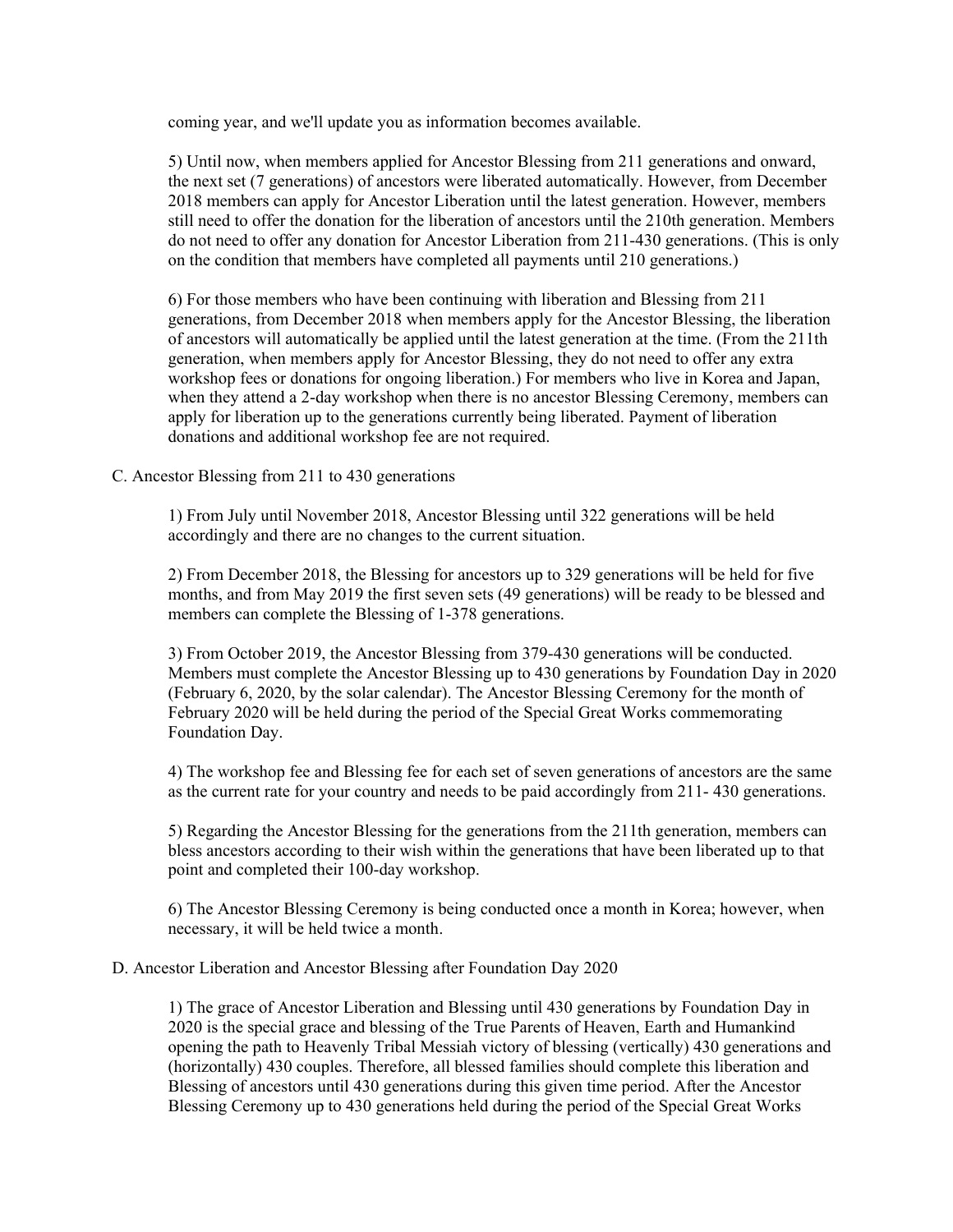commemorating Foundation Day (February 6, 2020, by the solar calendar), the process of liberating and Blessing ancestors from 211 generations will revert to the normal process of liberation and blessing of one set (seven generations) at a time.

| Period                     | <b>Ancestor Blessing</b> | <b>Ancestor Liberation</b> |
|----------------------------|--------------------------|----------------------------|
| July ~ November 2018       | $1 - 322$ Generations    | $1 - 329$ Generations      |
| December 2018 ~ April 2019 | $1 - 329$ Generations    | $1 - 378$ Generations      |
| $May - September 2019$     | $1 \sim 378$ Generations | $1 - 430$ Generations      |
| October 2019 $\sim$        | $1 \sim 430$ Generations | $1 - 430$ Generations      |

2) Ancestor Liberation and Blessing Schedule

#### **Updates on Regional Training Centers**

True Father shared in 1988:

"The Chung Pyung Training Center must make training centers like that of Chung Pyung in each continent. The Chung Pyung Training Center must make branches by touring the six continents once every two months. It's because expenses go up a lot if you bring (everyone) to one place. It will cost a lot to go to Chung Pyung, so there is no need for this. If the Chung Pyung Training Center makes branches at the six continents and if thousands of people can do the workshop all together, then you can reduce expenses, you can even mobilize the people in Africa by mobilizing the spirit world through the works of the Holy Spirit. A balanced spiritual education facility will emerge by making something like the Chung Pyung training center on each of the six continents and by making what you have established for the six continents, in each nation." – Sermons of the Rev. Sun Myung Moon, Volume 294, Page 197, June 14, 1998

In August 2018, True Mother gave the directions for the establishment of the branch training centers in each region for the victory of the mission of Heavenly Tribal Messiah. True Mother said that there would be no branch training center in Heavenly Korea, Heavenly Japan or Heavenly America, but for these regions the education such as Ancestor Liberation and Blessing etc., will be carried out centering on the Chung Pyung Heaven and Earth Training Center in the Hyojeong Cheonwon in Korea. In Heavenly Africa, Heavenly Europe, and Heavenly Central and South America and Asia region, branch training centers will be established. Regarding the sites where the branch training centers may be established, for Heavenly Africa it will be in Zambia, for Heavenly Central and South America at the Jardim training center, and for Asia in Pak Chong Training Center. The branch training centers will be operated under the direction of Chung Pyung Heaven and Earth Training Center. In addition, True Mother established that the Chung Pyung Heaven and Earth Training Center is a directly affiliated organization of True Parents at the Cheon Jeong Gung Headquarters.

At this time, North America, Japan, and Korea will continue to participate in Ancestor Liberation and Blessing through the Training Center in Chung Pyung, Korea.

To read the full memo from international headquarters, please click here.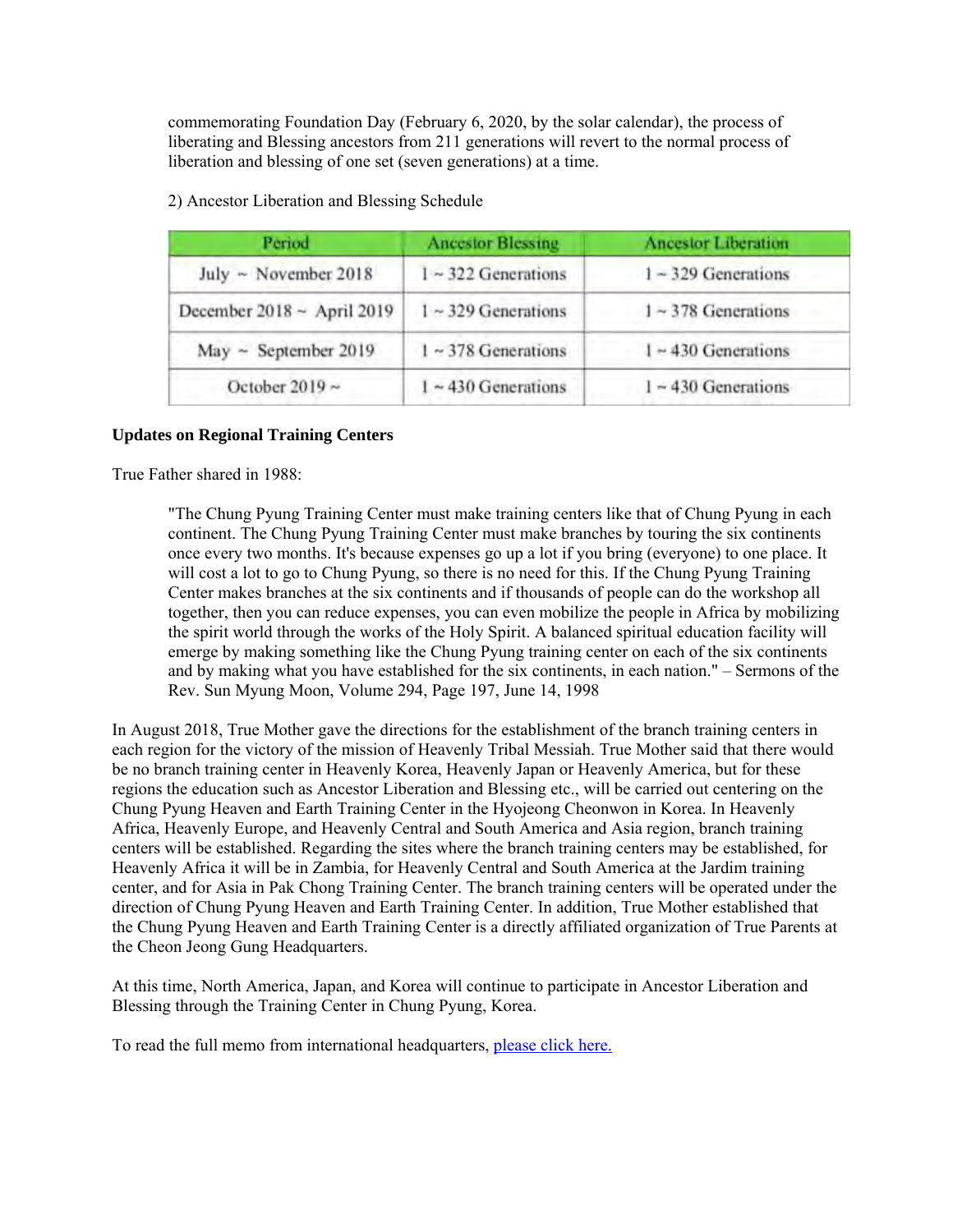

324-275 Misari-ro, Seorak-myeon, Gapyeong-gun, Gyeonggi-do, Republic of Korea 12461 Tel: +82-31-589-2320 Fax: +82-31-589-2350 E-mail: ffwpuihq@cheonjeonggung.org Homepage: www.familyfedihq.org

## *Ref. No. FFWPUI 2018-228*

- **To : Regional Group Chairs, Special Emissaries, Regional Presidents, Special Envoys, National Leaders**
- **Cc : Heads of Providential Organizations, Personnel-in-charge of Regional Headquarters**
- **From : FFWPU International Headquarters**
- Date : 9.10 by the heavenly calendar in the 6<sup>th</sup> year of Cheon Il Guk (October 18, 2018)
- **Re. : Branch Training Centers of the Cheongpyeong Heaven and Earth Training Center and True Parents' Instructions on the Completion of Ancestor Blessing of 430 Generations**

May the blessings of Heavenly Parent and True Parents be with you.

True Parents of Heaven, Earth and Humankind declared at the closing ceremony of the

 '3-day Hyojeong Cheongpyeong Special Workshop hosted by the True Parents of Heaven, Earth and Humankind for Cheon Il Guk Leaders' on July 20, by the heavenly calendar in the  $6<sup>th</sup>$ year of Cheon Il Guk (August 30, 2018, by the solar calendar) that, "We have less than two years to complete Vision 2020, which we promised in front of Heaven, so we have to push ourselves to take responsibility as Heavenly Tribal Messiahs." True Parents said to all members, "We have given you amazing grace so that you can become the ancestors of humankind who can be registered in the Cheon Bo Won, by becoming central figures who are participating in the completion of this great providence."

On the victorious foundation of the  $6<sup>th</sup>$  Anniversary of the True Father's Seonghwa, right before the beginning of the  $7<sup>th</sup>$  Year of Cheon Il Guk (the number 7 being the number of completion), True Parents bestowed great grace and blessing through the Cheon Bo Won providence, and opened more widely the path to complete ancestor liberation and Blessing of 430 generations (vertically) and the Heavenly Tribal Messiah mission of blessing 430 couples (horizontally).

On September 20, 2018, at Cheon Jeong Gung, True Parents said, "All members of the Unification family of the world have to be registered in the Cheon Bo Won through the completion of ancestor liberation and blessing of 430 generations by Foundation Day in 2020."

 Therefore, we hope all members of the Unification family could join in Heaven's great grace and blessings by becoming one with the providence led by the True Parents of Heaven, Earth and Humankind. Please follow the procedures for ancestor liberation and Blessing that will be modified beginning from December 2018. Please refer to the following outline:

The True Parents of Heaven, Earth and Humankind gave **instructions about establishing branches of the Cheongpyeong Heaven and Earth Training Center in each region for the victory of the responsibility as Heavenly Tribal Messiah by the Year 2020**, and said, "Establish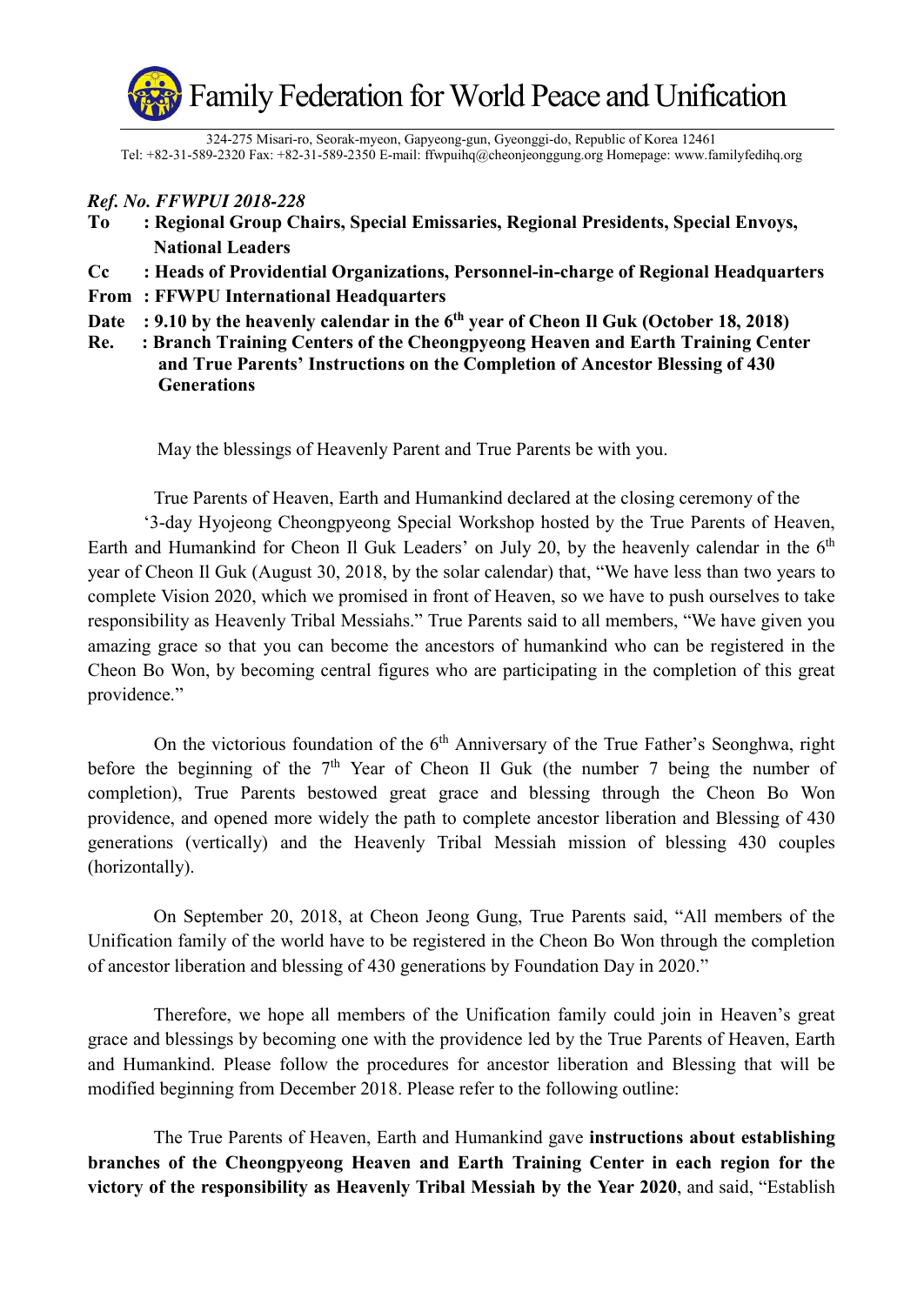branch training centers of the Cheongpyeong Heaven and Earth Training center in Heavenly Africa, Heavenly Europe, Heavenly Central and South America and Asia region."(August 30, 2018, True Parents' directions given at Cheon Jeong Gung)

We are conveying the decisions regarding the changed procedures **for the completion of the ancestor Blessing until 430 generations by Foundation Day in 2020** and **the providence of the Cheongpyeong Heaven and Earth Training Center branches**, as follows:

# **1. The completion of ancestor blessing of 430 generations vertically until Year 2020 Foundation Day**

For the completion of the ancestor liberation and Blessing of 430 generations by the Foundation Day in 2020 (February 6, 2020, by the solar calendar), the True Parents of Heaven, Earth and Humankind bestowed the great grace of accelerating the current method of liberating and blessing each set of seven generations ancestors. (September 20, 2018, at Cheon Jeong Gung).

The True Parents of Heaven Earth and Humankind bestowed the grace that the blessed families can complete the ancestor liberation and Blessing of 430 generations, receive the support from their ancestors who became absolute good spirits, and receive heavenly fortune for the restoration of the spirit world and earthly world and the restoration of the realm of Heavenly Parents' absolute good lineage centering on the blessed families. All blessed family members in the spirit world and on earth can go together gathering strength to bring victory for Vision 2020.

We would like to announce the following to all leaders in public positions and all other members:

## **A. Ancestor liberation and blessing from 1-210 generations**

1) Please follow the current method.

## **B. Ancestor liberation from 211 and until 430 generations**

- 1) The ancestor liberation until 329 generations currently ongoing will be continued accordingly for the five-month period from July to November 2018.
- 2) From December 2018, the liberation of a new set of generations will start from 330 generations for five months until April 2019. Up to now we have been liberating one set (seven generations) at a time but during this time we will expand to seven sets of 7 generations (49 generations in this period, that is, generations 330 to 378). The liberation of all earlier generations that were not yet liberated will also be possible, from 1-378 generations.
- 3) From May 2019 until September 2019, for five months, another seven sets of ancestors (49 generations) will be liberated, that is, generations 379 to 427. In addition, three extra generations will be added so that all members can complete liberation until 430 generations (a total liberation of 52 generations during this period).
- 4) To be able to participate in the ancestor Blessing ceremony for 430 generations held during the period of the Special Great Works commemorating Foundation Day (February 6, 2020, by the solar calendar), the liberated spirits must have already finished their 100-day workshop in the spirit world. Therefore, liberation of all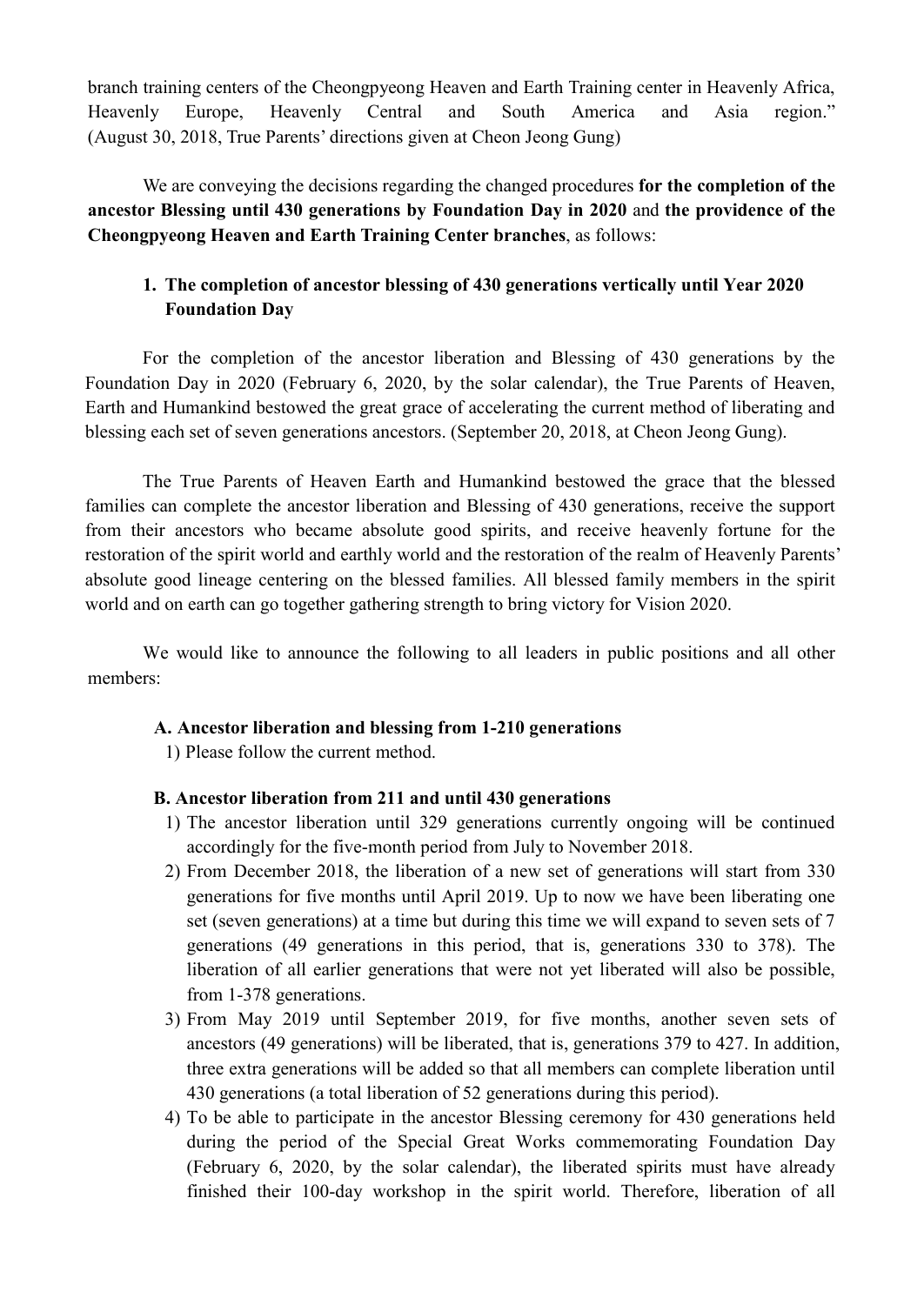ancestors until 430 generations needs to be achieved through the Hyojeong Cheongpyeong Special 2-day Workshop no later than October 25, 2019.

- 5) Until now, when members applied for ancestor Blessing from 211 generations and onward, the next set (7 generations) of ancestors were liberated automatically. However, from December 2018 members can apply for ancestor liberation until the latest generation. However, members still need to offer the donation for the liberation of ancestors until the  $210<sup>th</sup>$  generation. Members do not need to offer any donation for ancestor liberation from 211-430 generations. (This is only on the condition that members have completed all payments until 210 generations.)
- 6) For those members who have been continuing with liberation and Blessing from 211 generations, from December 2018 when members apply for the ancestor Blessing, the liberation of ancestors will automatically be applied until the latest generation at the time. (From the  $211<sup>th</sup>$  generation, when members apply for ancestor Blessing, they do not need to offer any extra workshop fees or donations for ongoing liberation.) For members who live in Korea and Japan, when they attend a 2-day workshop when there is no ancestor Blessing ceremony, members can apply for liberation up to the generations currently being liberated. Payment of liberation donations and additional workshop fee are not required.

### **C. Ancestor blessing from 211 to 430 generations**

- 1) From July until November 2018, ancestor Blessing until 322 generations will be held accordingly and there are no changes to the current situation.
- 2) From December 2018, the Blessing for ancestors up to 329 generations will be held for five months, and from May 2019 the first seven sets (49 generations) will be ready to be blessed and members can complete the Blessing of 1-378 generations.
- 3) From October 2019, the ancestor Blessing from 379-430 generations will be conducted. Members must complete the ancestor Blessing up to 430 generations by Foundation Day in 2020 (February 6, 2020, by the solar calendar). The ancestor Blessing ceremony for the month of February 2020 will be held during the period of the Special Great Works commemorating Foundation Day.
- 4) The workshop fee and Blessing fee for each set of seven generations of ancestors is the same as the current rate for your country and needs to be paid accordingly from 211- 430 generations.
- 5) Regarding the ancestor Blessing for the generations from the  $211<sup>th</sup>$  generation, members can bless ancestors according to their wish within the generations that have been liberated up to that point.
- 6) The ancestor Blessing ceremony is being conducted once a month; however, when necessary, it will be held twice a month.

#### **D. Ancestor liberation and ancestor blessing after Year 2020 Foundation Day**

1) The grace of ancestor liberation and Blessing until 430 generations by Foundation Day in 2020 is the special grace and blessing of the True Parents of Heaven, Earth and Humankind opening the path to Heavenly Tribal Messiah victory of blessing (vertically) 430 generations and (horizontally) 430 couples. Therefore, all blessed families should complete this liberation and Blessing of ancestors until 430 generations during this given time period. After the ancestor Blessing ceremony up to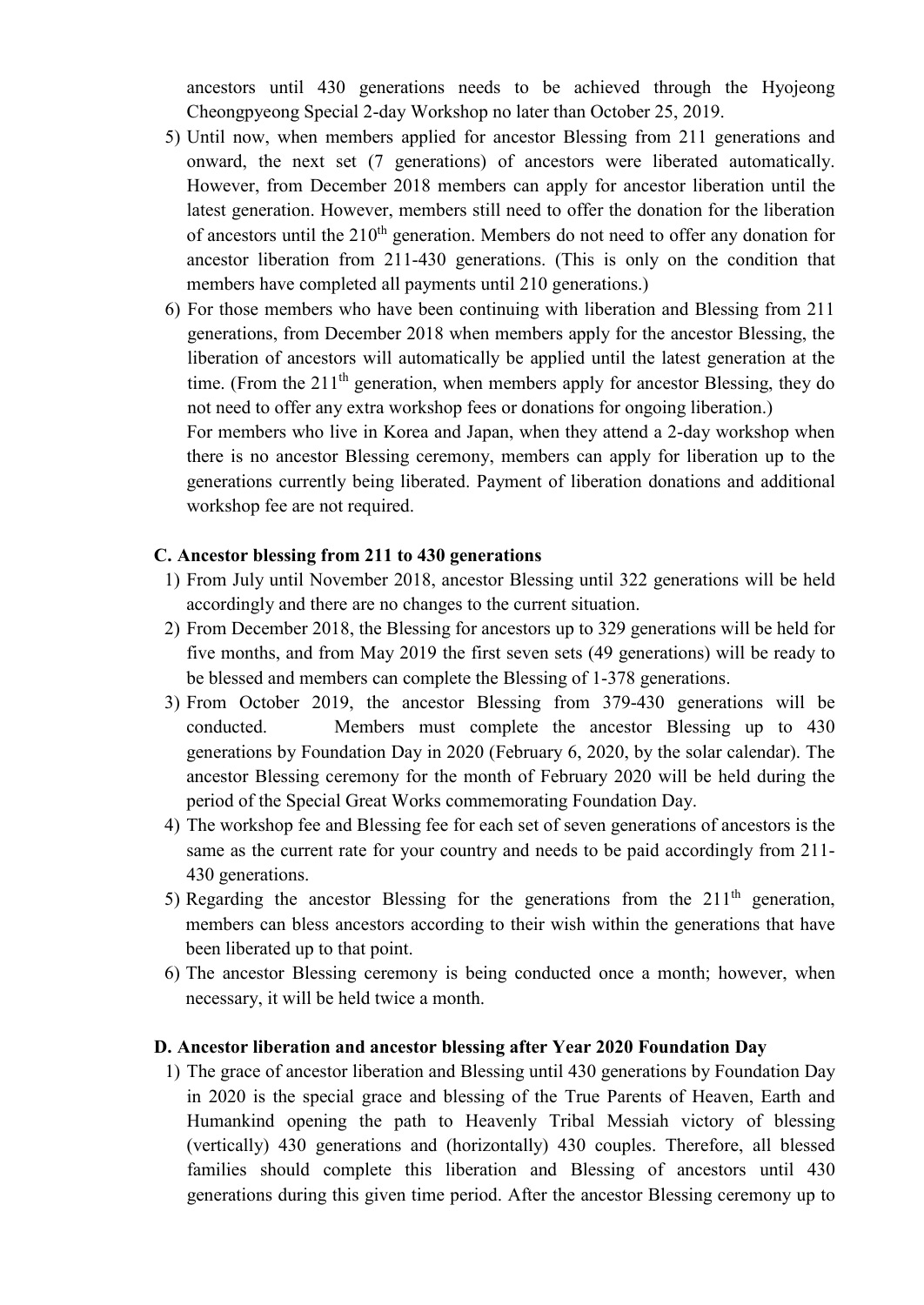430 generations held during the period of the Special Great Works commemorating Foundation Day (February 6, 2020, by the solar calendar), the process of liberating and blessing ancestors from 211 generations will revert to the normal process of liberation and blessing of one set (seven generations) at a time.

| Period                          | <b>Ancestor Blessing</b> | <b>Ancestor Liberation</b> |  |  |
|---------------------------------|--------------------------|----------------------------|--|--|
| July $\sim$ November 2018       | $1 \sim 322$ Generations | $1 \sim 329$ Generations   |  |  |
| December 2018 $\sim$ April 2019 | $1 \sim 329$ Generations | $1 \sim 378$ Generations   |  |  |
| May $\sim$ September 2019       | $1 \sim 378$ Generations | $1 \sim 430$ Generations   |  |  |
| October 2019 $\sim$             | $1 \sim 430$ Generations | $1 \sim 430$ Generations   |  |  |

| 2) Ancestor Liberation and Blessing Schedule |  |
|----------------------------------------------|--|

## **2. Branch providence of the Cheongpyeong Heaven and Earth Training Center A. True Parents' directions**

## **1) True Father's words**

The Cheongpyeong Training Center must make training centers like that of Cheongpyeong in each continent. The Cheongpyeong Training Center must make branches by touring the six continents once every two months. It's because expenses go up a lot if you bring (everyone) to one place. It will cost a lot to go to Cheongpyeong, so there is no need for this. If the Cheongpyeong Training Center makes branches at the six continents and if thousands of people can do the workshop all together, then you can reduce expenses, you can even mobilize the people in Africa by mobilizing the spirit world through the works of the Holy Spirit. A balanced spiritual education facility will emerge by making something like the Cheongpyeong training center on each of the six continents and by making what you have established for the six continents, in each nation (*Sermons of the Rev. Sun Myung Moon*, Volume 294, Page 197, June 14, 1998).

## **2) True Mother's directions**

"This is a direction regarding the branch training centers of the Cheongpyeong Heaven and Earth Training Center. True Mother gave the directions to the Cheongpyeong Heaven and Earth Training Center for the establishment of the branch training centers in each region for the victory of the mission of Heavenly Tribal Messiah. True Mother said that regarding the establishment of the branch training centers in the seven regions, there would be no branch training center in Heavenly Korea, Heavenly Japan or Heavenly America, but for these regions the education such as ancestor liberation and blessing etc., will be carried out centering on the Cheongpyeong Heaven and Earth Training Center in the Hyojeong Cheonwon (Hyojeong Heavenly Garden). In Heavenly Africa, Heavenly Europe, and Heavenly Central and South America and Asia region, branch training centers will be established. Regarding the sites where the branch training centers may be established, for Heavenly Africa it will be in Zambia, for Heavenly Central and South America at the Jardim training center, and for Asia in Pak Chong Training Center. The branch training centers will be operated under the direction of Cheongpyeong Heaven and Earth Training Center. In addition, True Mother bestowed the words of blessing, that the Cheongpyeong Heaven and Earth Training Center is a directly affiliated organization of True Parents at the Cheon Jeong Gung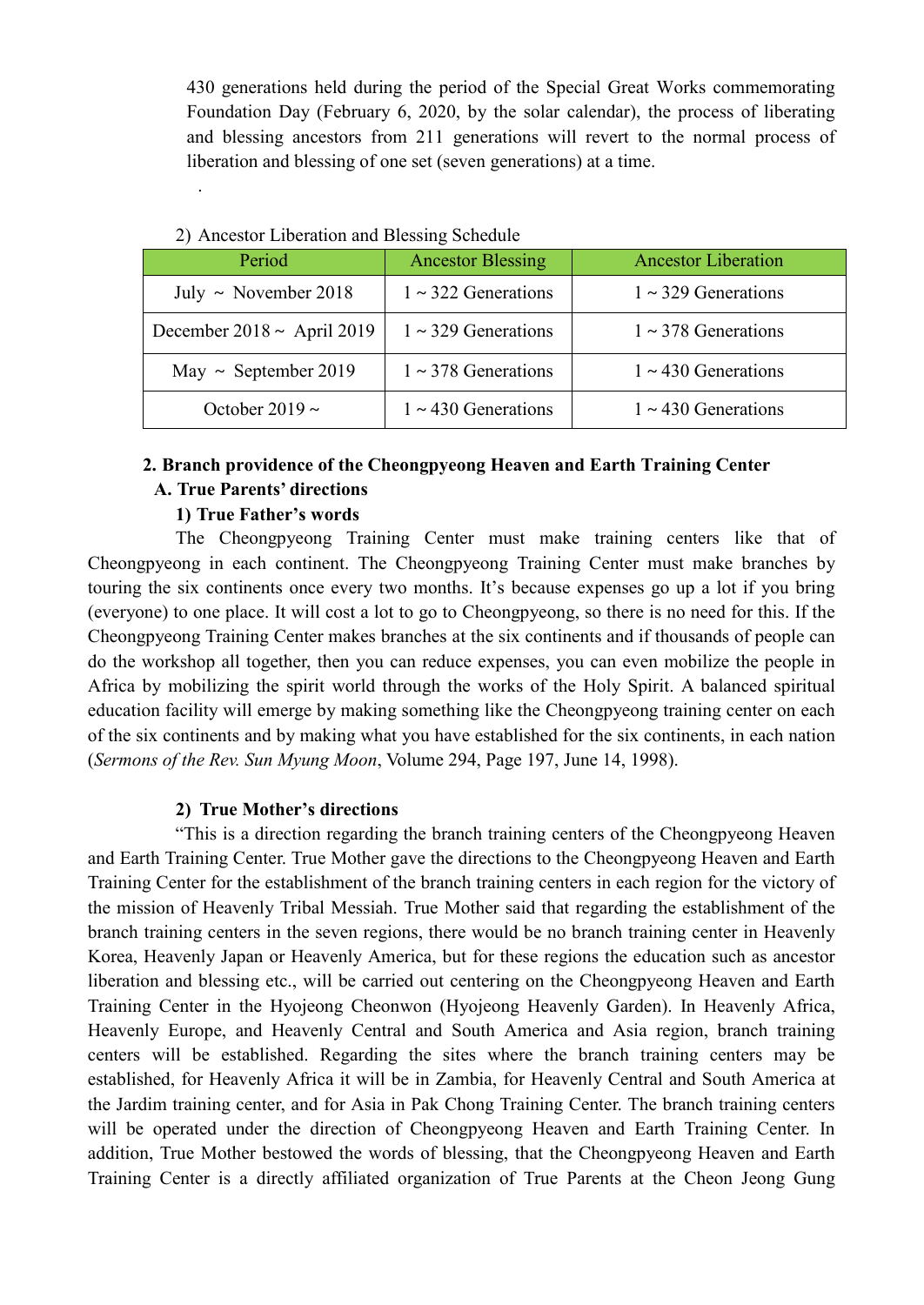Headquarters." (True Mother's speech at the Hyojeong Special Gathering for Cheon Il Guk Leaders, August 30, 2018, at Cheon Jeong Gung).

## **B. Purpose of the Branch Providence**

## **1) Extension of the works of True Parents' direct dominion on the world level**

According to the conditions of the providential development of "creation of witnessing environments," spoken by True Parents, the various works of the Cheongpyeong Heaven and Earth Training Center such as *Chanyang Yeoksa*, removal of evil spirits, the grace of the Jeongshimwon etc., will not be limited only to the Cheongpyeong Heaven and Earth Training Center. If there is a place acknowledged and designated by True Parents, then a branch training center will be built. The same works carried out by the Cheongpyeong Heaven and Earth Training Center in Korea can take place there.

## **2) Localization of the grace of Cheongpyeong**

Through the Cheongpyeong international tours, carried out by Cheongpyeong staff, the grace of Cheongpyeong and the same works (*Chanyang Yeoksa* sessions, ancestor liberation and Blessing, Spirit World and Physical World Workshop and Blessing, and Hyojeong Offering Ceremony for the Inheritance of Heavenly Fortune) can be held locally, therefore it is possible to establish branch training centers throughout the world.

## **3) Overcoming the local limitations**

Since there is a time and physical limitation in conveying grace evenly to the members throughout the world through the Cheongpyeong world tour team, the grace of Cheongpyeong can be conveyed all times through the establishment of local branch training centers. It is financially difficult for members from Africa, Central and South America, Middle and Southeast Asia and the third world countries etc. to come to Korea, therefore the Cheongpyeong Heaven and Earth Training Center will establish local branch training centers that will resolve problems such as transportation expenses etc.

Through the establishment of the branch training centers, members can avoid problems such as travelling time from their nations to the Cheongpyeong holy ground and the sojourn period. Also members can have the opportunity of completing their responsibilities and achievements thoroughly by establishing the branch training centers at the local level where many members are located.

# **4) To actively utilize as catalysts for the completion of the mission of Heavenly Tribal Messiahs**

The establishment of the branch training centers can actively encourage members in fulfilling the providential goal for 'the victory of Vision 2020' led by the True Parents and fulfilling the responsibility of "the completion of the ancestor blessing of 430 generations for 8 lines of each couple and the formation of 430 blessed families of the realm of three generations of one's spiritual tribe" for the fulfillment of the mission of Heavenly Tribal Messiah.

The branch training centers can become the facility that can educate members with the Holy Spirit and truth, organize and care for the new and local members spiritually and physically.